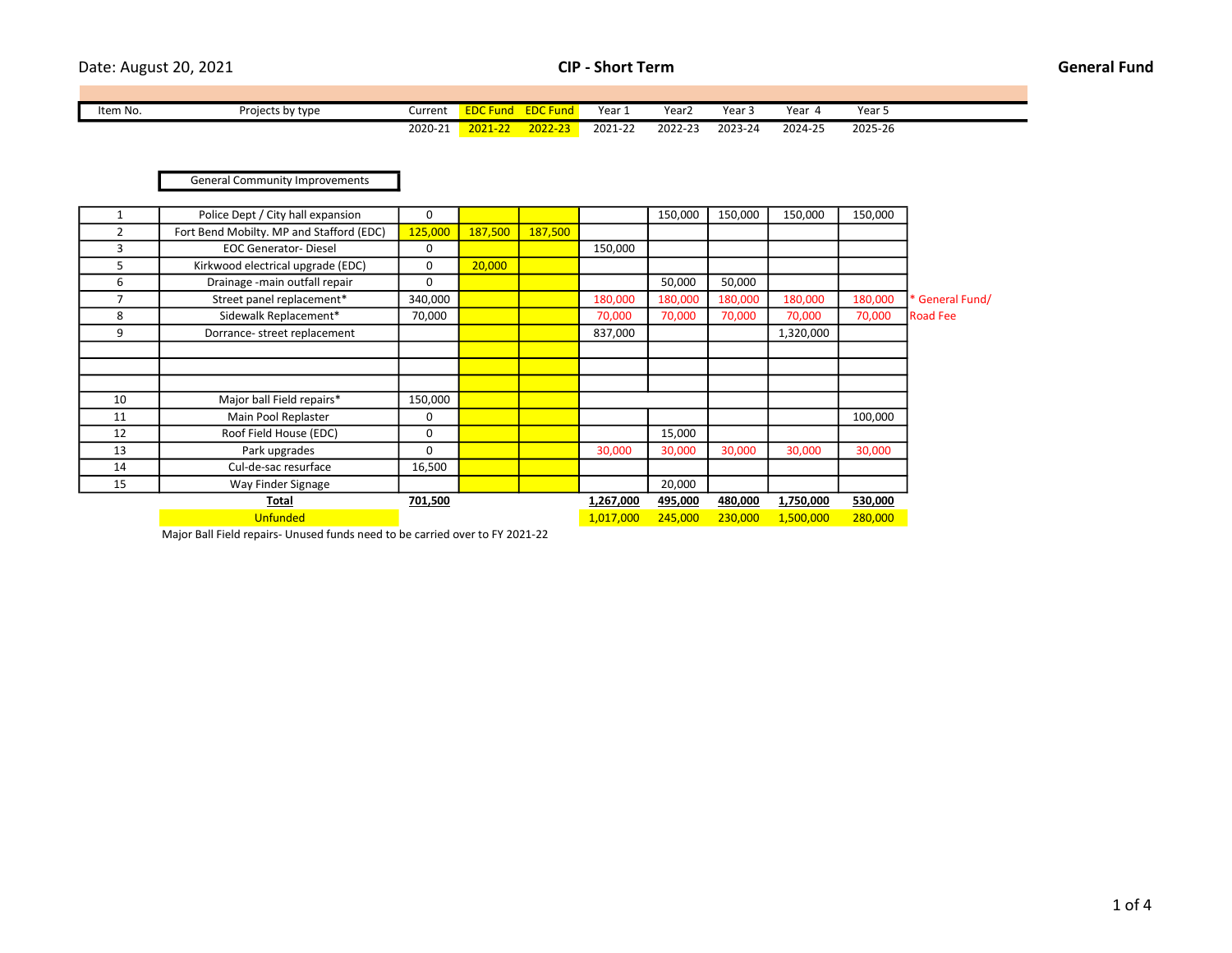| Date: August 20, 2021 |  |
|-----------------------|--|
|                       |  |

| Item No. | Projects by type | Year 6  | Year    | <b>Year</b> | Year 9  | Year 1 <sup>r</sup> | Year.<br>. . | Year    | Year 1. | Year 14 | Year 15 | 15 <sub>vr</sub> |
|----------|------------------|---------|---------|-------------|---------|---------------------|--------------|---------|---------|---------|---------|------------------|
|          |                  | 2026-27 | 2027-28 | 2028-29     | 2029-30 | 2030-31             | 2031-32      | 2032-33 | 2033-34 | 2034-35 | 2035-36 | $2036 -$         |

## General Community Improvements

| Street panel replacement                 | 180,000 | 180.000   | 180.000 | 180,000 | 180,000 | 180,000   | 180,000 | 180000  | 180.000 | 180,000 | 180,000 |
|------------------------------------------|---------|-----------|---------|---------|---------|-----------|---------|---------|---------|---------|---------|
| Sidewalk Replacement                     | 70,000  | 70,000    | 70,000  | 70,000  | 70,000  | 70,000    | 70,000  | 70,000  | 70,000  | 70,000  | 70,000  |
| Lap pool replaster                       |         |           |         |         | 40,000  |           |         |         |         |         |         |
| Park upgrades                            | 30,000  | 30,000    | 30,000  | 30,000  | 30,000  | 30,000    | 30,000  | 30,000  | 30,000  | 30,000  | 30,000  |
| Dorrance- street replacement, III and IV |         | 800,000   |         |         |         | 800,000   |         |         |         |         |         |
| 20% Contingency Phase III                |         | 200,000   |         |         |         |           |         |         |         |         |         |
| 20% Contingency Phase IV                 |         |           |         |         |         | 200,000   |         |         |         |         |         |
| <u>Total</u>                             | 280,000 | 1,280,000 | 280,000 | 280,000 | 320,000 | 1,280,000 | 280.000 | 280,000 | 280,000 | 280,000 | 280,000 |
| <b>Unfunded</b>                          |         | 1.030.000 | 30.000  | 30,000  | 70,000  | 1,030,000 | 30.000  | 30.000  | 30,000  | 30,000  | 30,000  |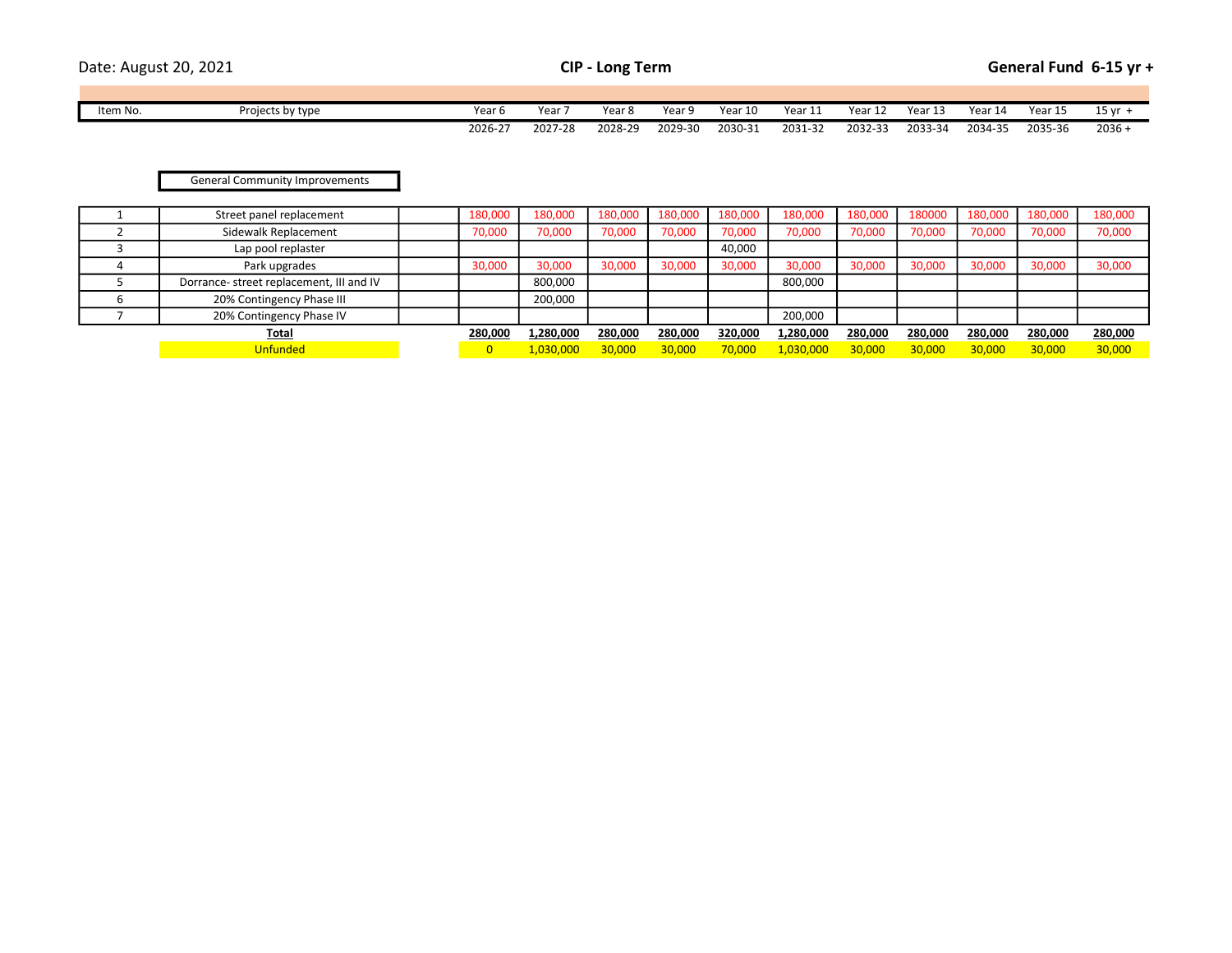Date: August 20, 2021 **CIP Short Term** CIP Short Term **CIP Short Term** Utility Fund

| Item No. | Projects by type | Current | Year 1  | Yearz   | Year 5  | Year    | Year 5  |
|----------|------------------|---------|---------|---------|---------|---------|---------|
|          |                  | 2020-21 | 2021-22 | 2022-23 | 2023-24 | 2024-25 | 2025-26 |

| Sanitary Sewer collection |  |
|---------------------------|--|

| . smoke test Sanitary lines i<br>-vinr  |  | 25.000 |         | .5,000 |
|-----------------------------------------|--|--------|---------|--------|
| Rehabi<br>repair of lines<br>pilitation |  |        | 200.000 |        |

Sanitary sewer treatment

| 2 - clarifiers 750 kgals each  | 600,000 | 600,000 |         | * ARPA Funding |
|--------------------------------|---------|---------|---------|----------------|
| Storage tank - 2nd floor       | 30,000  |         |         |                |
| And or 50 kgal recycle tank    |         | 150.000 |         |                |
| <b>WWTP generator - Diesel</b> |         | 350,000 |         |                |
| Dorrance Phase II              |         |         | 372,445 |                |

Water distribution system

|   | SCADA svstem                           |         |        | 100.000 |         |        |
|---|----------------------------------------|---------|--------|---------|---------|--------|
|   | Dorrance Phase I - Water line          | 180.000 |        |         |         |        |
|   | Dorrance Phase II - Water line         |         |        |         | 179.735 |        |
| ᆠ | Water meter testing and replacement    |         |        |         |         | 20,000 |
| ᅭ | Commercial meter replacement / upgrade |         | 30,000 |         |         |        |

Water Production - Plants

| 13 | Pressure vessels rehab plant #1       | υ |         | 20,000    |         |         |         |
|----|---------------------------------------|---|---------|-----------|---------|---------|---------|
| 14 | Pressure vessels rehab plant #2       | υ |         | 20,000    |         |         |         |
| 15 | Pressure vessels rehab plant #3       | υ |         | 20,000    |         |         |         |
| 16 | Ground Storage Tank #1-280 Kgal       | υ |         |           | 100,000 |         |         |
| 17 | Ground Storage Tank #2 - 280 Kgal     | U |         |           |         | 100,000 |         |
| 18 | Ground Storage Tank #3 - 420,000 Kgal | 0 |         |           |         |         | 150,000 |
|    |                                       |   |         |           |         |         |         |
|    | Total                                 |   | 810,000 | 1,215,000 | 400,000 | 652,180 | 195,000 |
|    | <b>Unfunded</b>                       |   | 210,000 | 615.000   | 400.000 | 652.180 | 195,000 |